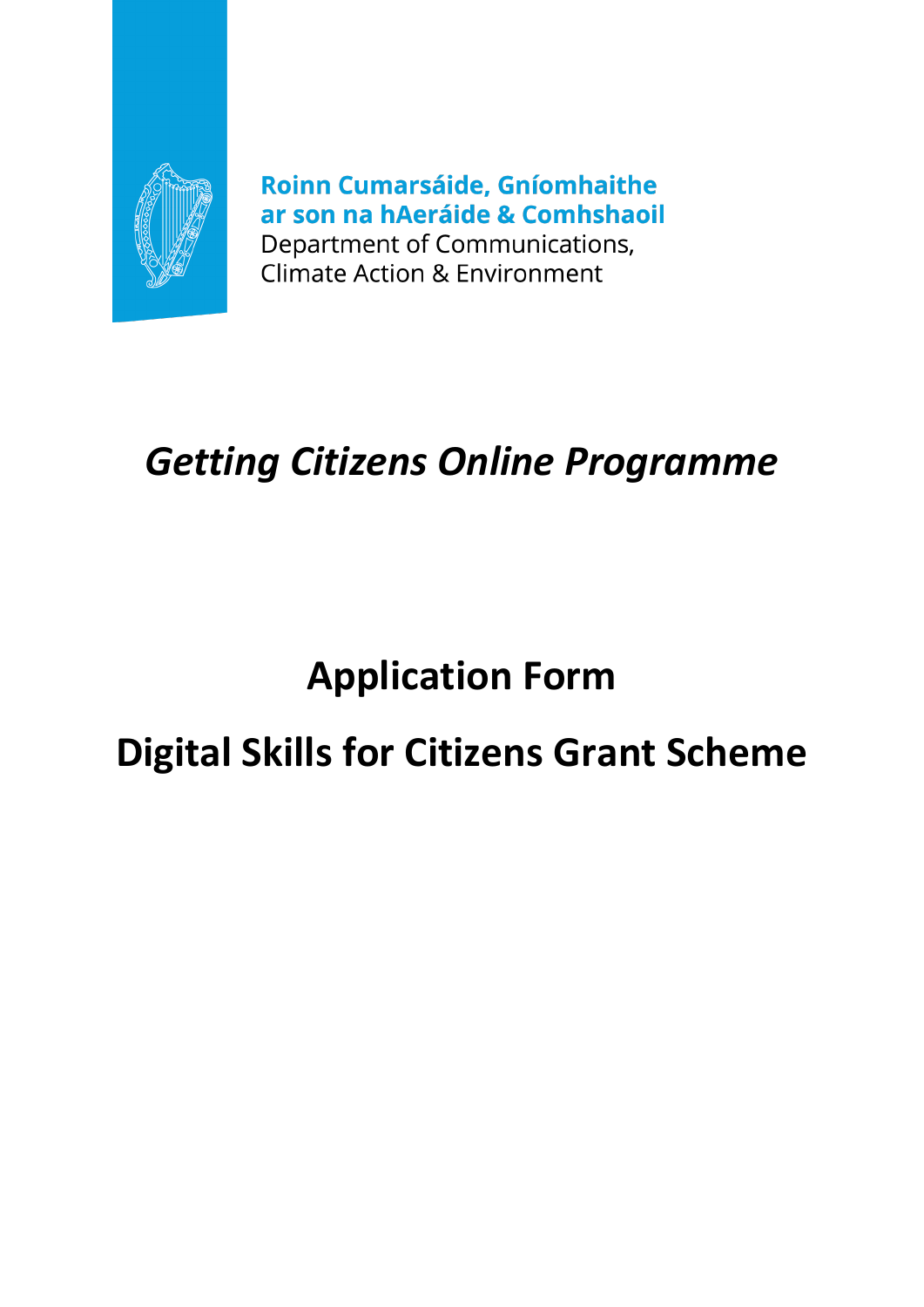

Roinn Cumarsáide, Gníomhaithe<br>ar son na hAeráide & Comhshaoil Department of Communications, Climate Action & Environment

## Instructions to Organisations applying for grant assistance

The Statement of Requirements relating to Digital Skills for Citizens Grant Scheme forms an integral part of this Application Form. Applicants should read and familiarise themselves with it before responding to this competitive call for proposals.

The Qualification and Award Criteria including the marking scheme are provided at Section 4 of the Statement of Requirements.

Please ensure that the requisite documentary evidence, as summarised in the Checklist at part E is submitted along with your Application Form.

If you require clarification or assistance in relation to any aspect of this application form, please email [Gettingcitizensonline@dccae.gov.ie](mailto:Gettingcitizensonline@dccae.gov.ie)

Completed application forms, together with all relevant supporting documentation, should be emailed to [Gettingcitizensonline@dccae.gov.ie](mailto:Gettingcitizensonline@dccae.gov.ie) or sent by post to:

Michael Spillane, Department of Communications, Climate Action and Environment, 29 Adelaide Rd, Dublin 2, D02 X285

> **Closing date for receipt of completed applications is 5pm on 12th December 2016 Late Applications will not be accepted**

> > .......................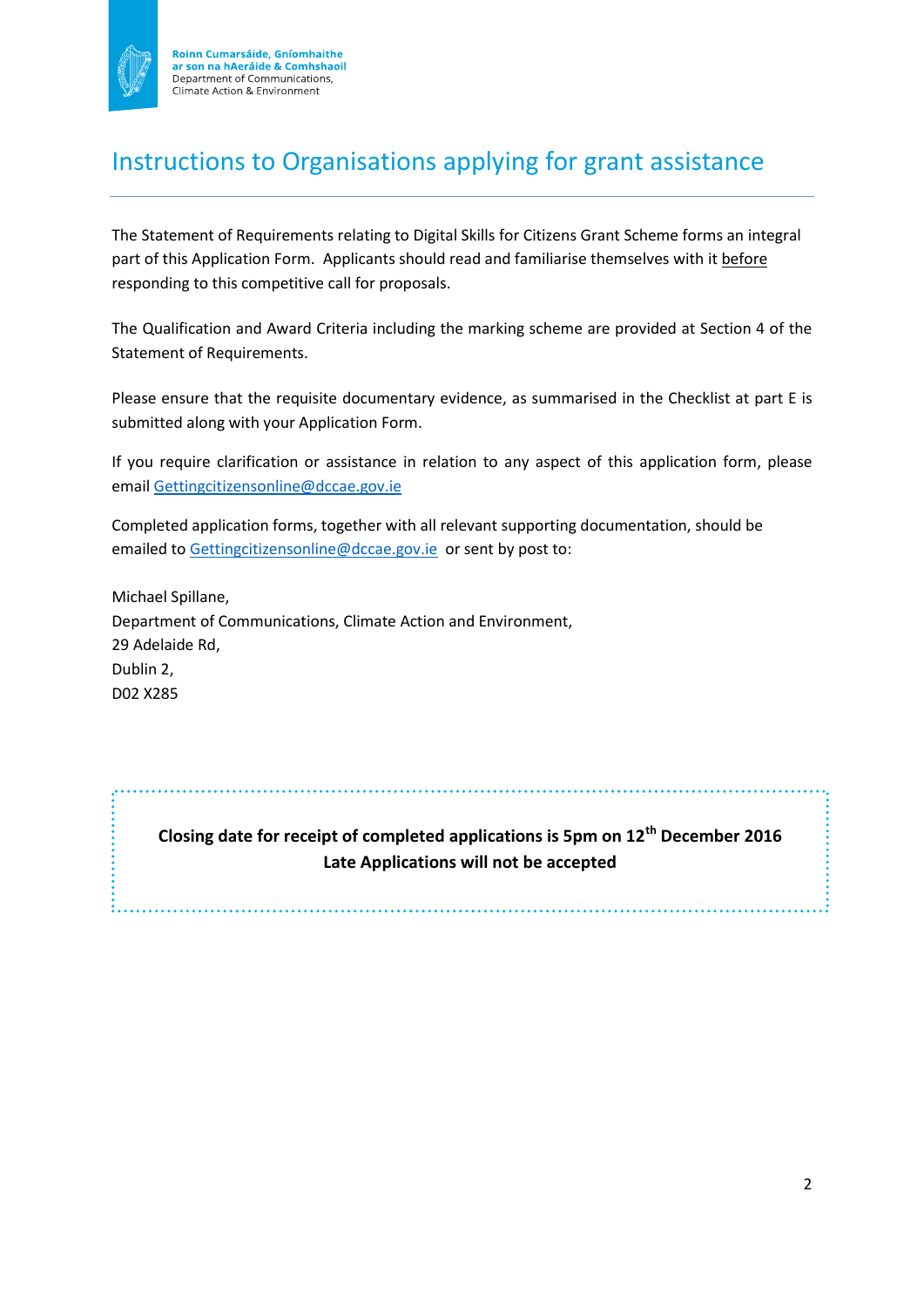

Roinn Cumarsáide, Gníomhaithe<br>ar son na hAeráide & Comhshaoil Department of Communications, Climate Action & Environment

### Part A

1

Details of Organisation**<sup>1</sup>** *(which includes Lead Organisation\*)*

**\*** The Lead Organisation is the entity which, in the event of this application being successful, will enter into a written and binding Grant Agreement with the Department and will be recognised as the Grantee. The Lead Organisation will be responsible for the achievement of the agreed deliverables and adherence to the conditions of the Scheme by it and the other parties involved.

Details of Contact Person (*This is the person with whom the Department will correspond during the lifetime of the Scheme)*.

| Email Address: National Address: National Address: National Address: National Address: National Address: National Address: National Address: National Address: National Address: National Address: National Address: National |  |
|-------------------------------------------------------------------------------------------------------------------------------------------------------------------------------------------------------------------------------|--|
|                                                                                                                                                                                                                               |  |
|                                                                                                                                                                                                                               |  |

 $<sup>1</sup>$  For clarity, the term "Organisation" as it appears throughout this application form will have the meaning of</sup> Organisation and Lead Organisation.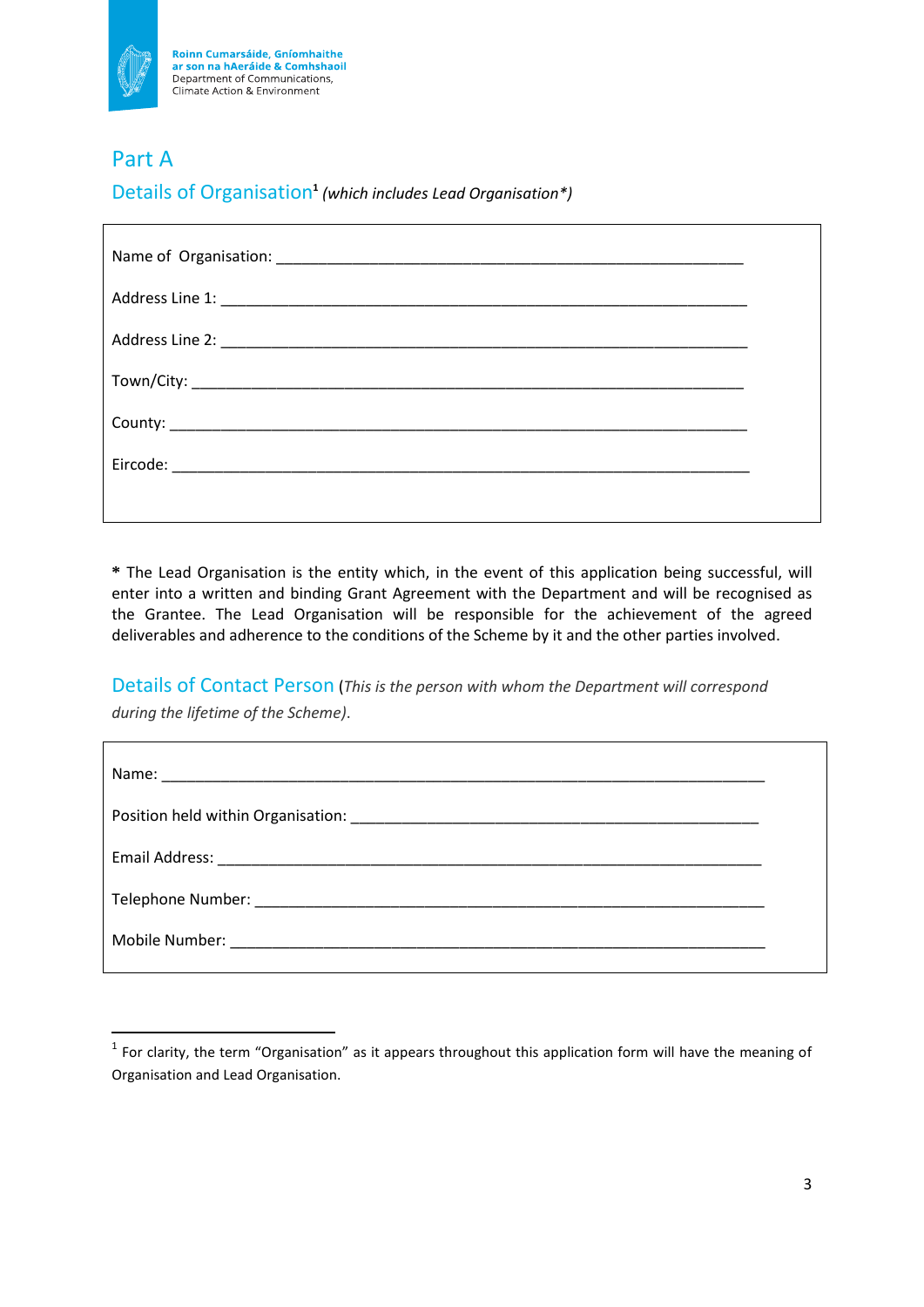

### Details of Participating Organisations*(in the case an application from a Lead Organisation)*

| <b>Name of Organisation</b> | Address | Role |
|-----------------------------|---------|------|
|                             |         |      |
|                             |         |      |
|                             |         |      |
|                             |         |      |
|                             |         |      |
|                             |         |      |
|                             |         |      |
|                             |         |      |
|                             |         |      |
|                             |         |      |
|                             |         |      |

## Aims and Objectives of the Organisation

Please give a brief outline of the status, aims, objectives and current activities of your Organisation: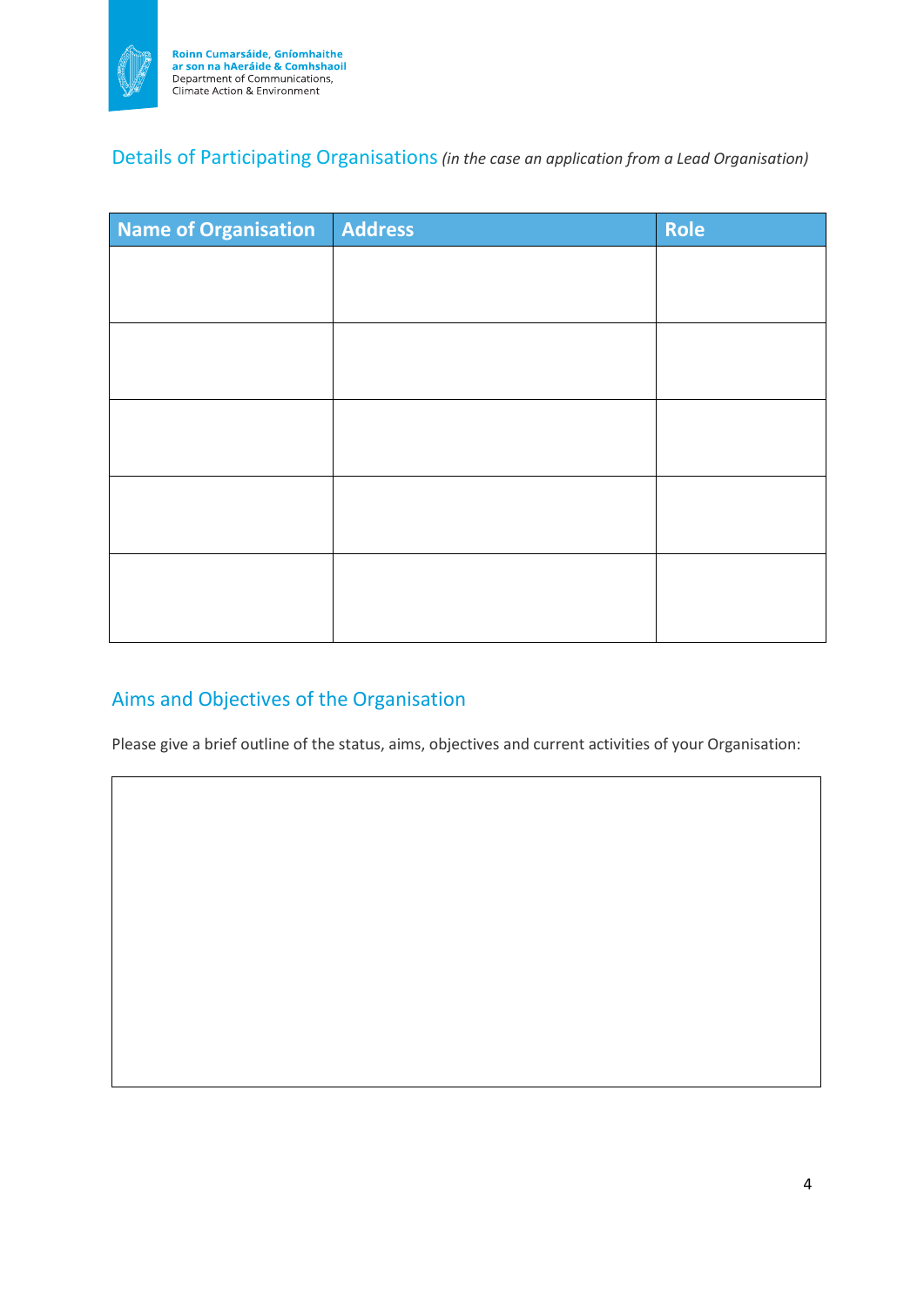

### Part B Response to the Competitive Call for Proposals

Organisations must satisfy themselves that they are in a position to deliver the training in line with the requirements specified in Section 3 of the Statement of Requirements relating to the Grant Scheme.

#### 1. Amount of Grant Assistance Sought

The amount of grant assistance awarded to successful organisations will be calculated on the basis of the number of non-liners to be trained by reference to the cost per trainee identified by the organisation. Please provide the following details:

- Cost per Trainee **€\_\_\_\_\_\_\_\_\_\_\_\_\_\_\_**
- Total all-inclusive amount of grant sought **€\_\_\_\_\_\_\_\_\_\_\_\_**

#### 2. Geographic reach and numbers to be trained (ref. Section 4.2.1 of the Statement of Requirements)

The minimum number of non-liners to be trained by any one organisation is 1,000. Please specify the total number of non-liners to be trained by your organisation in a 12 month period Provide detailed information in the table below.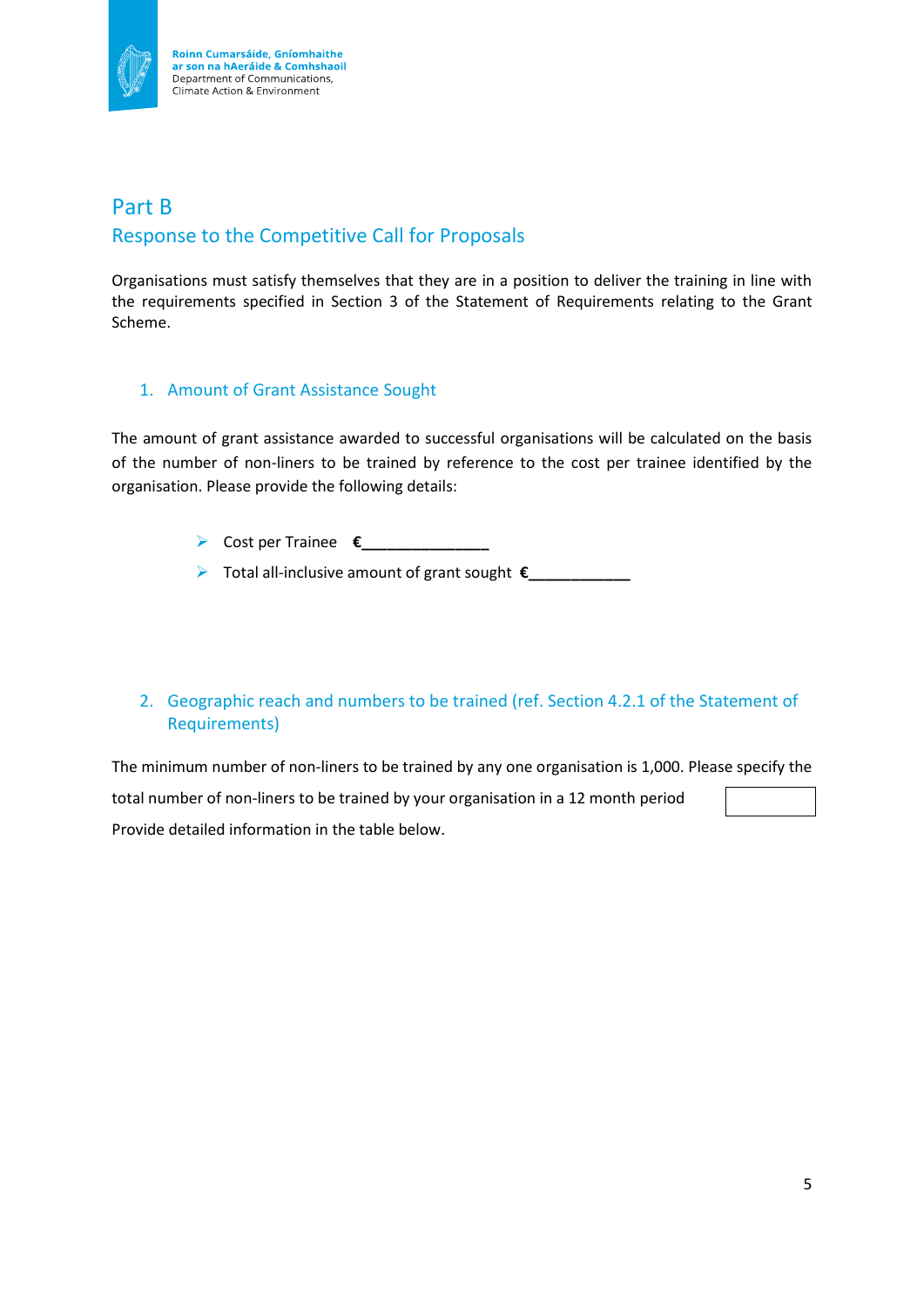

Roinn Cumarsáide, Gníomhaithe<br>ar son na hAeráide & Comhshaoil<br>Department of Communications,<br>Climate Action & Environment

**Please indicate the training locations, the target groups of non-liners and the numbers to be trained in each location:**

| Region         | <b>Counties within</b><br>region | Please list cities, towns<br>and villages for each<br>County | trained at<br>each location | Number to be $\int$ Target Groups to be<br>trained (reference Section<br>2 of Statement of<br><b>Requirements)</b> |
|----------------|----------------------------------|--------------------------------------------------------------|-----------------------------|--------------------------------------------------------------------------------------------------------------------|
| <b>Ulster</b>  | Cavan                            |                                                              |                             |                                                                                                                    |
|                | Donegal                          |                                                              |                             |                                                                                                                    |
|                | Monaghan                         |                                                              |                             |                                                                                                                    |
| <b>Munster</b> | Clare                            |                                                              |                             |                                                                                                                    |
|                | Cork                             |                                                              |                             |                                                                                                                    |
|                | Kerry                            |                                                              |                             |                                                                                                                    |
|                | Limerick                         |                                                              |                             |                                                                                                                    |
|                | Tipperary                        |                                                              |                             |                                                                                                                    |
|                | Waterford                        |                                                              |                             |                                                                                                                    |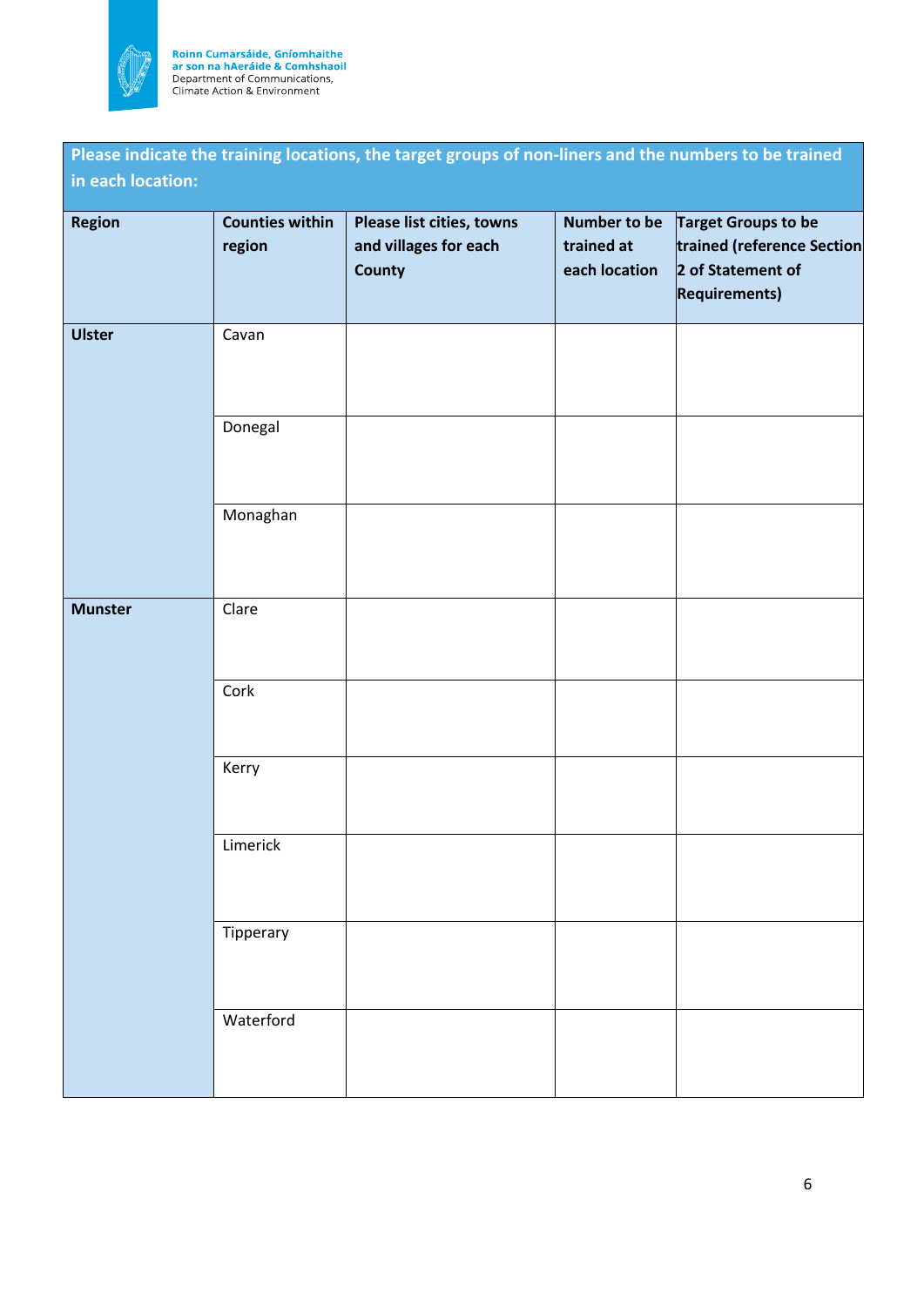

Roinn Cumarsáide, Gníomhaithe<br>ar son na hAeráide & Comhshaoil<br>Department of Communications,<br>Climate Action & Environment

| <b>Region</b>       | <b>Counties within</b> | Please list cities, towns | <b>Number to be</b> | Target Groups to be        |
|---------------------|------------------------|---------------------------|---------------------|----------------------------|
|                     | region                 | and villages for each     | trained at          | trained (reference Section |
|                     |                        | <b>County</b>             | each location       | 2 of Statement of          |
|                     |                        |                           |                     | <b>Requirements)</b>       |
| Leinster (excluding | Carlow                 |                           |                     |                            |
|                     |                        |                           |                     |                            |
| Dublin)             |                        |                           |                     |                            |
|                     | Kildare                |                           |                     |                            |
|                     |                        |                           |                     |                            |
|                     |                        |                           |                     |                            |
|                     | Kilkenny               |                           |                     |                            |
|                     |                        |                           |                     |                            |
|                     |                        |                           |                     |                            |
|                     | Laois                  |                           |                     |                            |
|                     |                        |                           |                     |                            |
|                     |                        |                           |                     |                            |
|                     | Longford               |                           |                     |                            |
|                     |                        |                           |                     |                            |
|                     |                        |                           |                     |                            |
|                     | Louth                  |                           |                     |                            |
|                     |                        |                           |                     |                            |
|                     |                        |                           |                     |                            |
|                     | Meath                  |                           |                     |                            |
|                     |                        |                           |                     |                            |
|                     |                        |                           |                     |                            |
|                     | Offaly                 |                           |                     |                            |
|                     |                        |                           |                     |                            |
|                     |                        |                           |                     |                            |
|                     | Westmeath              |                           |                     |                            |
|                     |                        |                           |                     |                            |
|                     |                        |                           |                     |                            |
|                     | Wexford                |                           |                     |                            |
|                     |                        |                           |                     |                            |
|                     |                        |                           |                     |                            |
|                     | Wicklow                |                           |                     |                            |
|                     |                        |                           |                     |                            |
|                     |                        |                           |                     |                            |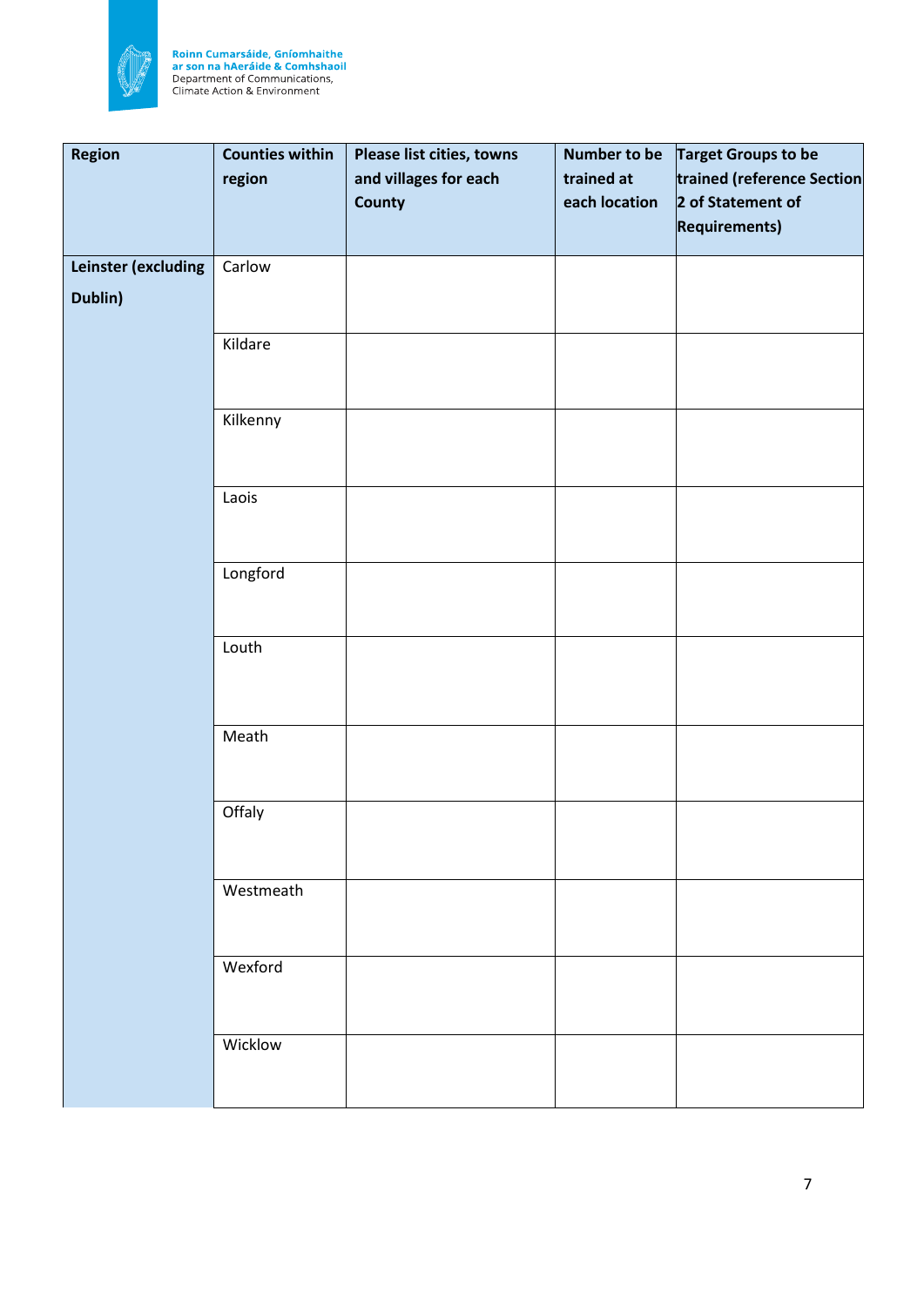

Roinn Cumarsáide, Gníomhaithe<br>ar son na hAeráide & Comhshaoil<br>Department of Communications,<br>Climate Action & Environment

| Region                         | <b>Counties within</b><br>region | Please list cities, towns<br>and villages for each<br><b>County</b> | <b>Number to be</b><br>trained at<br>each location | Target Groups to be<br>trained (reference Section<br>2 of Statement of<br><b>Requirements)</b> |
|--------------------------------|----------------------------------|---------------------------------------------------------------------|----------------------------------------------------|------------------------------------------------------------------------------------------------|
|                                |                                  |                                                                     |                                                    |                                                                                                |
| <b>Connacht</b>                | Galway                           |                                                                     |                                                    |                                                                                                |
|                                | Leitrim                          |                                                                     |                                                    |                                                                                                |
|                                | Mayo                             |                                                                     |                                                    |                                                                                                |
|                                | Roscommon                        |                                                                     |                                                    |                                                                                                |
|                                | Sligo                            |                                                                     |                                                    |                                                                                                |
|                                |                                  |                                                                     |                                                    |                                                                                                |
| Dublin City &<br><b>County</b> |                                  |                                                                     |                                                    |                                                                                                |
|                                |                                  |                                                                     |                                                    |                                                                                                |
|                                |                                  |                                                                     |                                                    |                                                                                                |
|                                |                                  |                                                                     |                                                    |                                                                                                |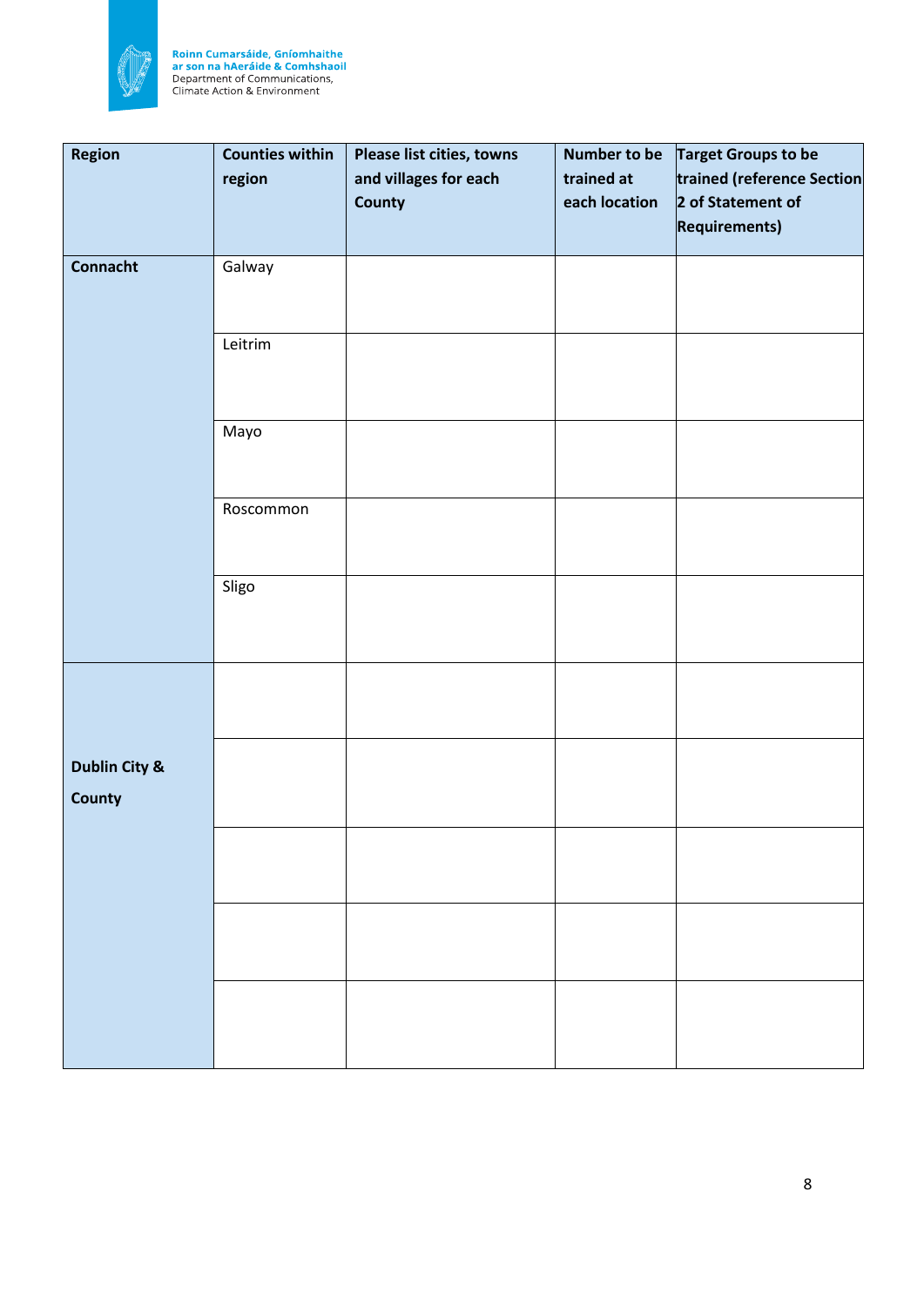

#### 3. Your Organisation's detailed Training Proposal (ref. Section 4.2.2 of the Statement of Requirements)

Organisations are required to outline the proposed methodology to be used to achieve the objective of the Scheme - "*To provide citizens who have never used the internet with the confidence, motivation and skills to reap the benefits of participating in today's digital world".*

A. Approach to creating demand and motivating non-liners to participate in skills training.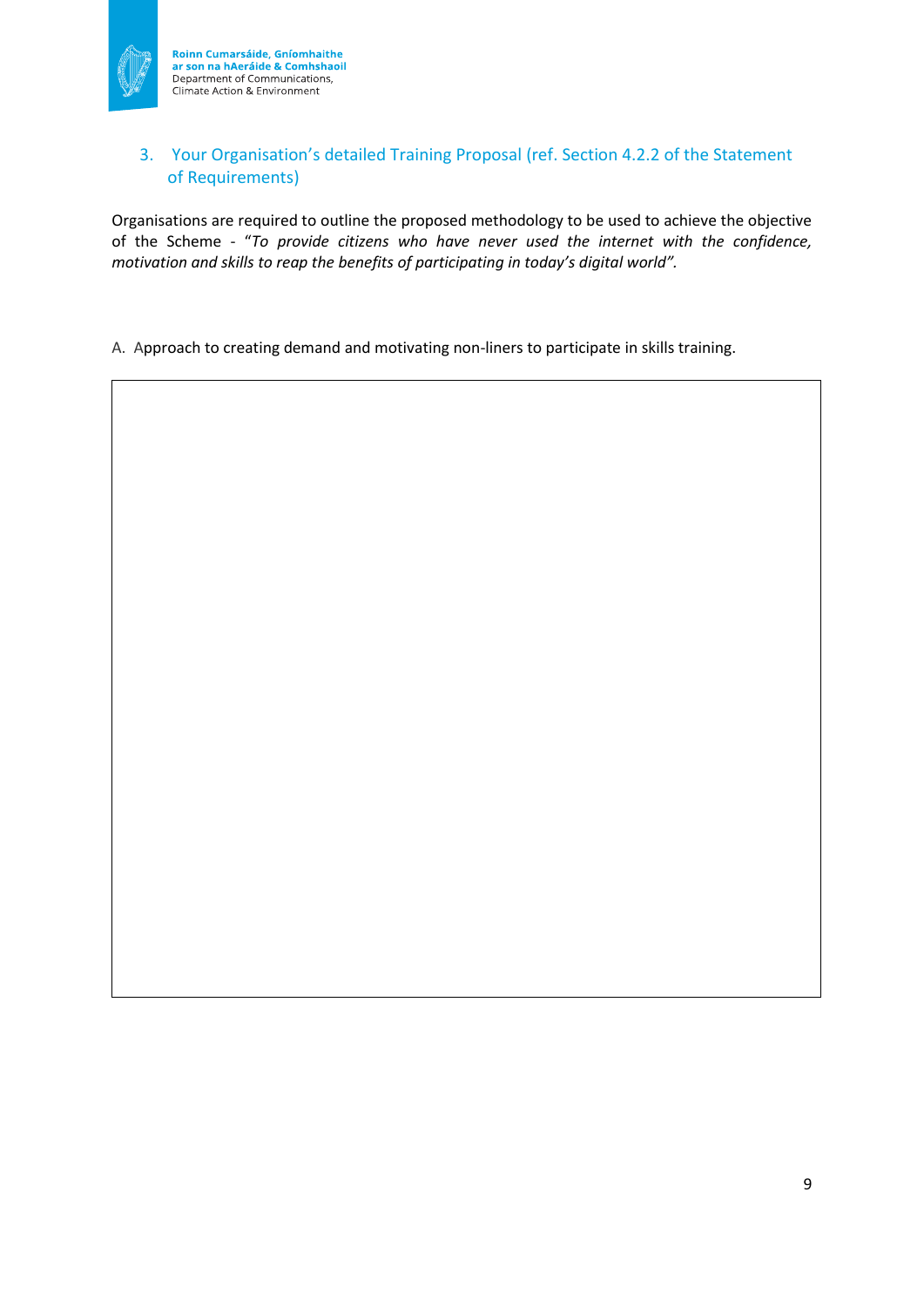

B. Details of your organisation's Training and Implementation Plan (for example, training schedule, sourcing of trainers, course materials, hardware, and ratio of trainer: trainee)

C. Rationale used by your organisation in selecting the locations and groups of non-liners to be trained.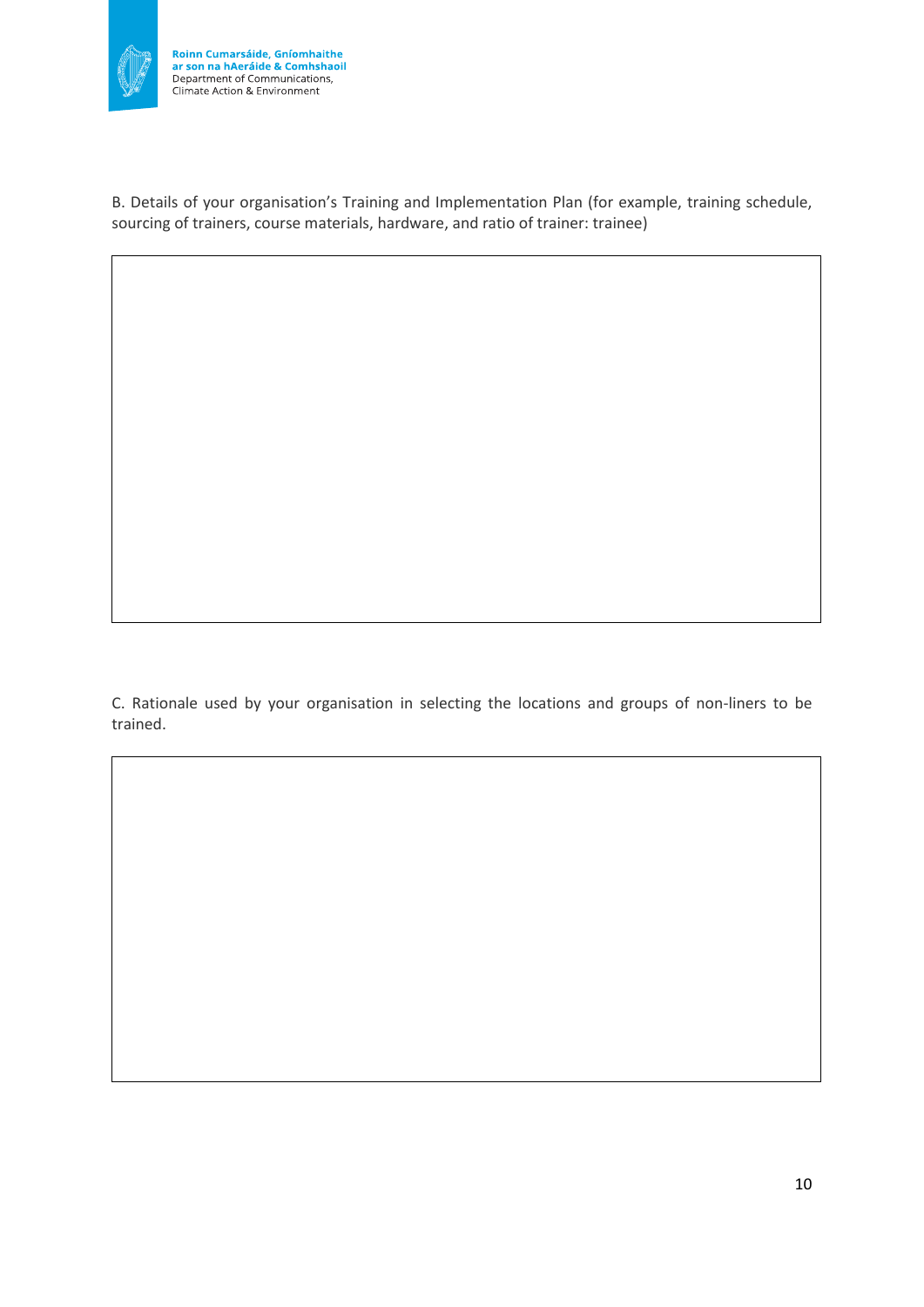

## Part C Administrative Details

Please supply the following information:

#### 1. Bank Details

Grant payments will be paid by electronic fund transfer (EFT) to the bank account of the Organisation/Lead organisation. Please supply the following details:

| Name of Organisation:                    |  |
|------------------------------------------|--|
| Name on Bank Account:                    |  |
| <b>Bank Name:</b>                        |  |
| <b>Bank Address:</b>                     |  |
| Bank Identifier Code (BIC):              |  |
| International Bank Access Number (IBAN): |  |

Email Address for receipt of remittance advice:

#### 2. Tax Clearance

Please provide the following information to facilitate online verification of your organisation's tax compliance:

**Tax Clearance Access Number:**

**Tax Reference Number:**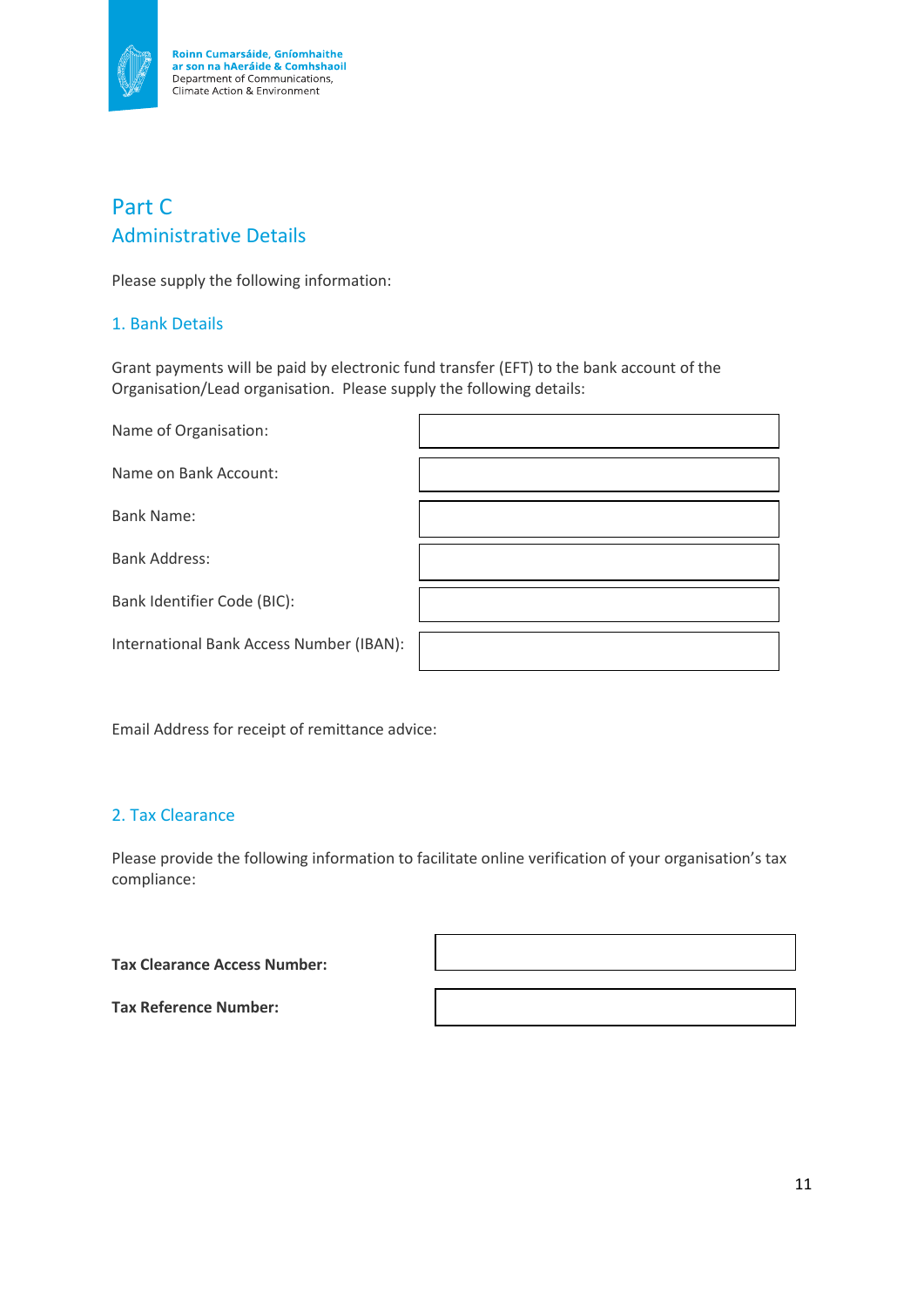

Roinn Cumarsáide, Gníomhaithe<br>ar son na hAeráide & Comhshaoil Department of Communications, Climate Action & Environment

## Part D Declaration by Organisation/Lead Organisation

I, the undersigned, apply for grant assistance under Digital Skills for Citizens Grant Scheme in accordance with the information supplied in this Application Form. I confirm that I am a person authorised to act on behalf of the Organisation/Lead Organisation and to sign the application on its behalf.

I confirm that the Organisation is in a position to deliver the training as specified in Sections 3.1 and 3.2 in the Statement of Requirements of the Grants Scheme.

I declare that the information given in this application form is true and accurate and completed in accordance with the Statement of Requirements of the Grant Scheme.

I confirm that the Organisation/Lead Organisation has adequate financial control systems in place to manage grant funding awarded under this Scheme.

I have not sought and will not seek grant aid from any state agency or other sources in respect of the delivery of commitments under this Scheme.

I will comply with the requirements of Data Protection law and such guidance as may be issued by the Data Protection Commissioner from time to time, including, but not being limited to, Data Protection Acts, 1988 and 2003.

| Signed:                                          | Date: |  |
|--------------------------------------------------|-------|--|
| Name (please print)                              |       |  |
| On behalf of the Organisation/Lead Organisation: |       |  |
| <b>Position held in Organisation:</b>            |       |  |